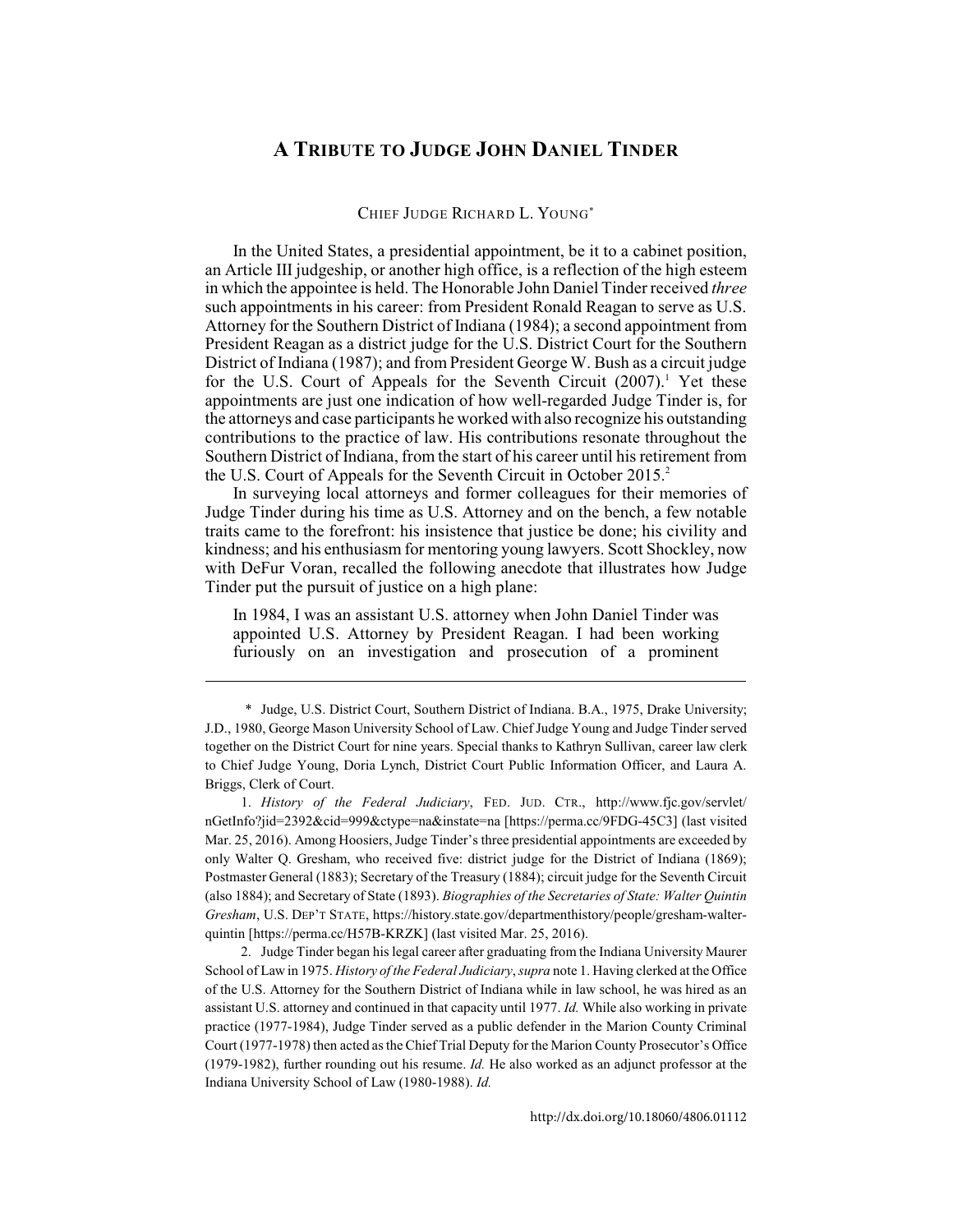Indianapolis banker for Misapplication of Funds, and the banker had excellent counsel. The case featured some novel theories of the misapplication statute and was not an obvious conviction if tried. It was one of the first things I talked to U.S. Attorney Tinder about when he took office and he was very interested, but I thought maybe that was just showing the troops some courtesy. Much to my surprise, a short time later he indicated if the case was tried, he wanted to try it with me. I was astonished, because the common wisdom is elected or appointed prosecutors don't try cases—too much to lose if the case goes badly. I've always remembered this, because it showed me from the first week or so that I met him that he was a courageous trial lawyer at heart, and not someone interested in the office for its political stature. In fact, he was willing to risk that political stature to try a case, which was pretty cool to somebody like me in the trenches.<sup>3</sup>

Larry Mackey of Barnes and Thornburg also had the good fortune of working with Judge Tinder during his tenure as U.S. Attorney. Mr. Mackey noted:

It wasn't long after John Tinder invited me to be an assistant U.S. attorney that he took the district court bench, but before he departed he gave me an assignment which would shake the local judiciary. Marion Superior Court Judge Michael Dugan was a popular jurist and votegetter but drew the attention of the Star with a series of court appointments to friends and political supporters. John handed me the newspaper accounts and instructed: *Go find the truth*. A few years later Dugan, still a sitting Marion County Judge, was indicted on corruption charges and later convicted by a jury and sentenced to 18 yearsin prison. John Tinder, the public servant, has always had a laser sharp eye and exquisite instinct for finding and protecting the public's interests.<sup>4</sup>

Once he became a district judge, Judge Tinder was still widely recognized for his insistence on getting things right. Ken Falk, Legal Director of the ACLU of Indiana, remembered a case that still resonates today:

A number of years ago a senior in high school contacted the ACLU of Indiana office on a Thursday. The student was a pre-operative transsexual (male to female) and had been taking hormones, I believe, during high school and had been wearing blouses and makeup to school. For some reason the school system was refusing to allow the student to wear a dress to the prom. The prom was on Friday evening. I spent Thursday night drawing up the case seeking injunctive relief only and writing a preliminary injunction memo that, I am sure, was not prizeworthy. We filed the case on Friday morning and Judge Tinder held a

<sup>3.</sup> Email from Scott E. Shockley, Partner, Defur Voran LLP, to Richard L. Young, Chief Judge, U.S. Dist. Court for the S. Dist. of Ind. (Jan. 13, 2016, 4:02 PM) (on file with author).

<sup>4.</sup> Email from Larry A. Mackey, Partner, Barnes & Thornburg LLP, to Richard L. Young, Chief Judge, U.S. Dist. Court for the S. Dist. of Ind. (Jan. 12, 2016, 8:21 AM) (on file with author).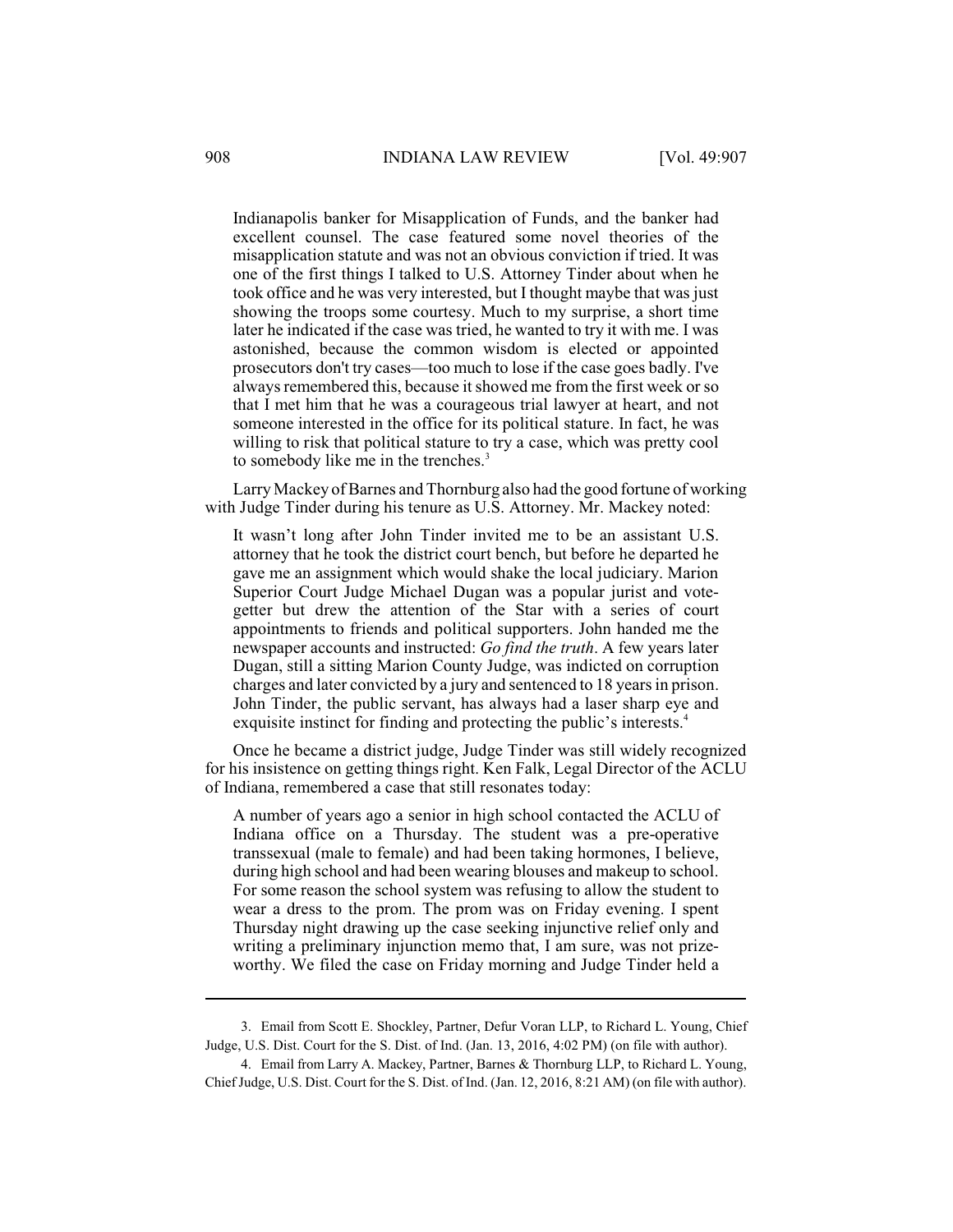## 2016] TRIBUTE 909

hearing Friday afternoon. We had some testimony and oral argument and must have ended around 3:00. At that point Judge Tinder went back into his chambers for more than an hour and did further research before he came out and rendered a detailed oral decision. Remember, the prom was, at that point, just hours away and the losing party was not going to get a helicopter and fly to the Seventh Circuit to seek further review. Whatever the Judge decided would end the case. He did not view this as a trivial case and he did not hurry. He took the time and effort to get to what he believed to be a just and reasoned decision.

The ironic thing is that when Judge Tinder came back into the courtroom he said—jokingly—that he hoped he would be remembered for something more than this case. Of course he is—but the lesson I drew from it, about a jurist who was concerned only with making a decision that he deemed to be correct, who was willing to work on the case beyond what the lawyers had presented, and who would not be rushed in to making a decision, is something I remember all these years later.<sup>5</sup>

Judge Tinder granted the student's request for injunctive relief. His careful consideration of the matter, on an emergency basis, allowed the student to leave the courthouse in time to dress for the prom.

James H. Voyles of Voyles Zahn & Paul related the following about an unusual criminal trial before Judge Tinder:

My partner, Dennis Zahn, and I tried a federal HUD fraud trial in front of Judge Tinder by jury. There were 2 defendants in the case, a man and a woman; Mr. Zahn and I represented the man, and the woman had her own counsel. After the government had rested their case, we moved for a dismissal of the government's case pursuant to Rule 29 of the Federal Rules of Criminal Procedure. Judge Tinder took the matter under advisement. We then presented no evidence, on behalf of our client, nor did the other defense attorney on behalf of his client, and both sides rested.

We then renewed, on behalf of our client, our motion at the close of the entire case. Judge Tinder again took our motion under advisement and sent the case to the jury. After a few hours of deliberations, the jury returned their verdicts as to both defendants, finding them guilty of all the charges. Our client was devastated with the results. The Court then thanked the jury for their work and excused them, but had the clients and counsel remain in the courtroom. After the jury had left, Judge Tinder granted our motion and found our client not guilty, but let the verdict stand as to the female defendant.

This was the first and only time in my federal practice career that I've

<sup>5.</sup> Email from Ken Falk, Legal Dir., Am. Civil Liberties Union of Ind., to Richard L. Young, Chief Judge, U.S. Dist. Court for the S. Dist. of Ind. (Jan. 7, 2016, 10:54 AM) (on file with author).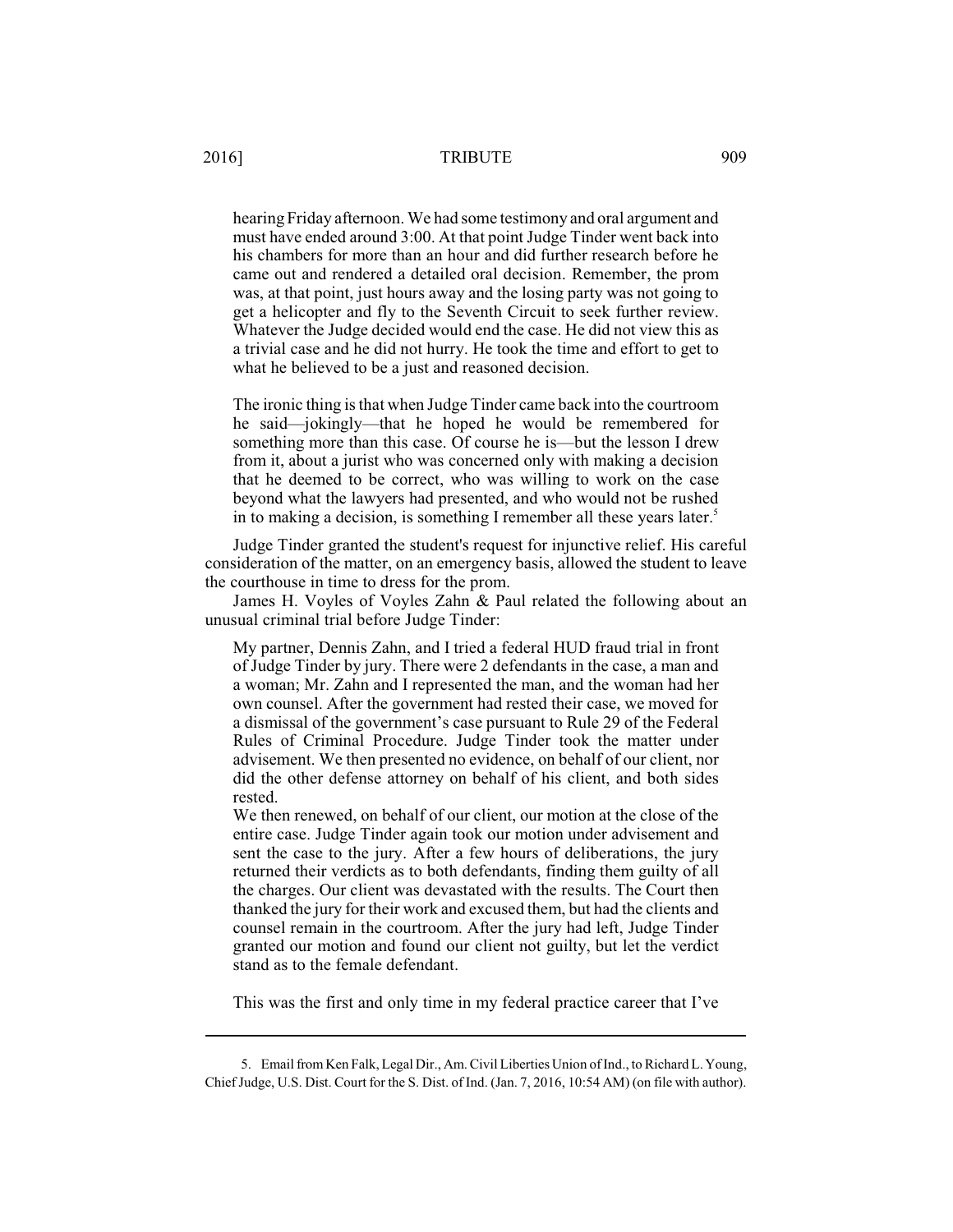had that happen. Our client went from devastation to jubilation in just a few minutes. It was then that I found out what a fine judge my friend John Tinder had become. It is always with a little trepidation when the former United States Attorney becomes the judge of a case. The clients asked, "Didn't he use to prosecute these cases?" However, in Judge Tinder's case (and as with others on the bench in our district who have taken this route to judicial office), there is certainly no need to worry about any of them not being fair and impartial.<sup>6</sup>

Judge Tinder is also widely regarded for his civility and kindness. From inviting counsel into chambers during trial recesses to enjoy a snack and conversation about family, baseball, and world events, to going off the record during a trial to announce the outcome of an NCAA basketball tournament game of interest to case participants, to allowing those present for a hearing on September 11, 2001, to watch events unfold on a small television in his chambers' breakroom, Judge Tinder put forth extra effort to make attorneys and case participants feel at ease.<sup>7</sup> The following story from Debra Miller of Miller & Fisher, LLC is perhaps the most illustrative of Judge Tinder's compassion:

Judge Tinder wrote an opinion in 1993 in the case of *Vigo County Republican Cent. Comm. v. Vigo County Comm'rs*, 834 F. Supp. 1080. My grandfather, John Hanley [working at the behest of the County Commissioners – the defendant in the case], testified at the trial. He was 80 years old. Judge Tinder [found in favor of the plaintiff, the Vigo County Republican Central Committee and] included the following footnote in the opinion: "It should be noted that this court intends no criticism of Mr. Hanley, a native of Vigo County since his birth in 1912. He is a bright and diligent man who carries in his head a wealth of historical knowledge regarding the political and geographic boundaries of that county. He performed his duties on this matter exactly as he was directed by the Commissioners. The court has no doubt that Mr. Hanley could have reached the same level of equality among the districts as the Plaintiffs' Plan if he had been assigned that mission. Most remarkably, Mr. Hanley performed his work with only the benefit of a pencil, a note pad, and a few maps—no high-tech computers were necessary for him."

I don't know why Judge Tinder included the footnote. He didn't have to. It didn't affect the result, but it meant the world to my grandfather. To put it into context, my father (my grandfather's oldest son and namesake) had died very suddenly and unexpectedly of a heart attack the year before at age 54. My grandfather never recovered from that grief. My grandfather, himself, died less than 3 years after my father's death and

<sup>6.</sup> Email from James H. Voyles, Jr., Voyles Zahn & Paul, to Richard L. Young, Chief Judge, U.S. Dist. Court for the S. Dist. of Ind. (Jan. 14, 2016, 11:19 AM) (on file with author).

<sup>7.</sup> Many thanks to attorneys Tom Funk, John Kautzman, Mark Inman, and part-time U.S. Magistrate Judge Craig M. McKee for sharing these recollections.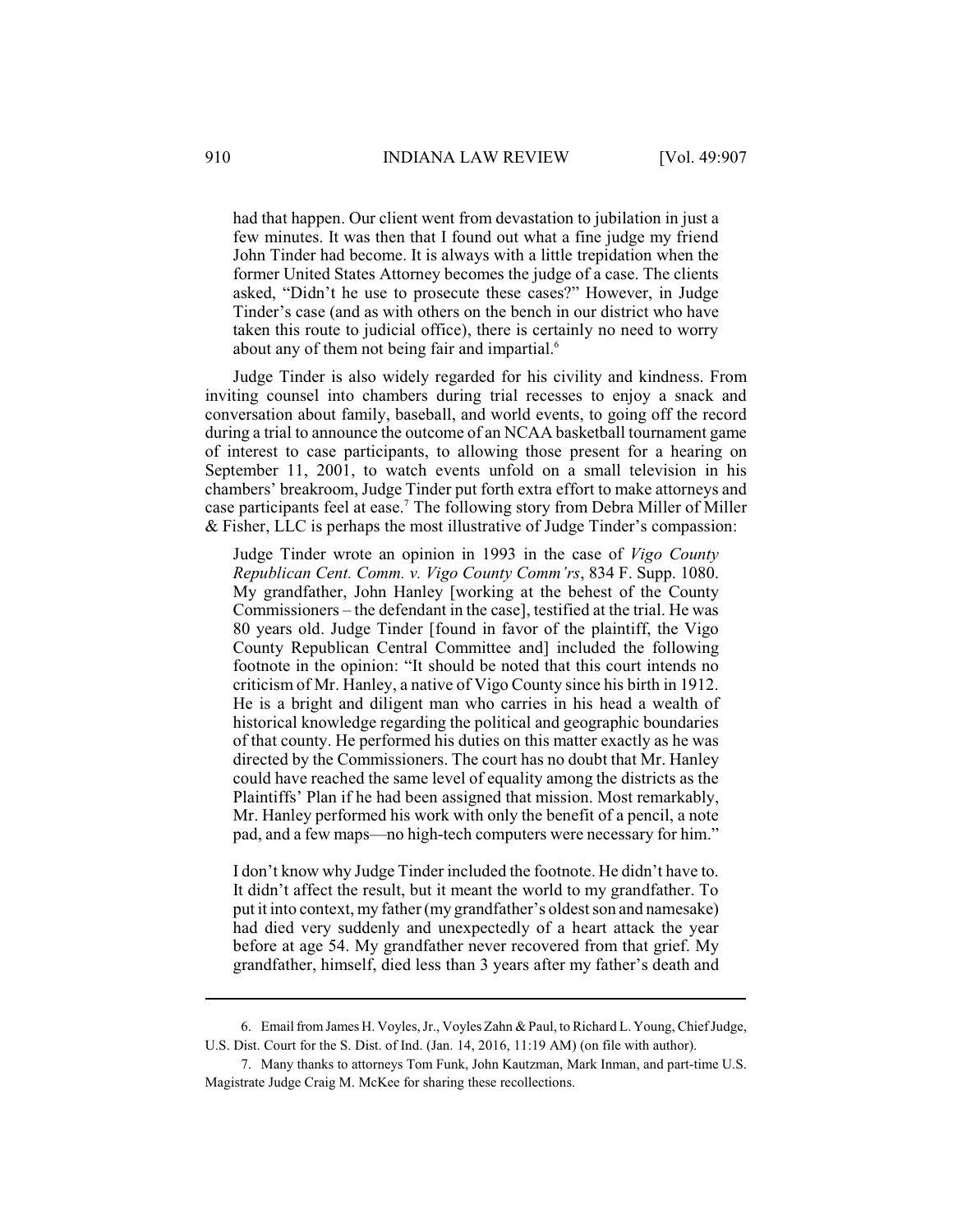## 2016] TRIBUTE 911

less than 2 years after Judge Tinder's opinion was written. That footnote was one of the few high points of the most difficult time of my grandfather's life. When we went through my grandfather's things upon his death, we found a copy of Judge Tinder's opinion. It was one of the things he had kept and held onto.<sup>8</sup>

While Judge Tinder's pursuit of justice and caring demeanor are remarkable, his most lasting contribution to the legal field came through his efforts to teach young lawyers. Kathleen DeLaney of DeLaney & DeLaney LLC noted:

Judge Tinder made time to mentor and train young lawyers, particularly in trial advocacy skills. Early in my career, he invited me to accept appointment as pro bono trial counsel for a pro se litigant who had survived summary judgment in a civil rights case against the police. After the jury returned its verdict, the judge invited all of the lawyers to meet with the jurors to get feedback and constructive criticism. Later, after the case had been settled, Judge Tinder asked his court reporter to prepare a rough trial transcript, which he carefully reviewed and annotated. Then he sat down with me to review the annotated transcript, providing a mini-course on trial techniques.The learning experience was invaluable, but he didn't stop there. He used the case and the verdict as the basis for nominating the young lawyer for a pro bono award.<sup>9</sup>

John Kautzman of Ruckelshaus, Kautzman, Blackwell, Bemis & Hasbrook had a similar experience.

After my first solo federal jury trial - which happened to be in front of Judge Tinder - I went back to my office gratified by a verdict in our favor. Approximately a month later (ensuring no appeals) I got a call from his secretary saying the judge wanted to see me. Judge Tinder then invited me into his chambers, told me very encouraging words about my still developing trial skills, and showed me office memorabilia and his Dodger-Town baseball cards. Needless to say, he put me on cloud nine and even further ignited my passion for litigators and lawyers in general. He quite simply impressed upon me the nobility and art of our profession and instilled in me the sacred obligation to be a good steward of that legacy going forward. $10$ 

<sup>8.</sup> Email from Debra H. Miller, Miller & Fisher, LLC, to Richard L. Young, Chief Judge, U.S. Dist. Court for the S. Dist. of Ind. (Jan. 13, 2016, 12:01 PM) (on file with author) (quoting Vigo Cty. Republican Cent. Comm. v. Vigo Cty. Comm'rs, 834 F. Supp. 1080, 1086 n.11 (S.D. Ind. 1993)).

<sup>9.</sup> Email from Kathleen DeLaney, DeLaney & DeLaney, LLC, to Richard L. Young, Chief Judge, U.S. Dist. Court for the S. Dist. of Ind. (Jan. 7, 2016, 2:29 PM) (on file with author).

<sup>10.</sup> Email from John Kautzman, Ruckelhaus, Kautzman, Blackwell, Bemis & Hasbrook, to Richard L. Young, Chief Judge, U.S. Dist. Court for the S. Dist. of Ind. (Jan. 13, 2016, 11:40 PM) (on file with author).